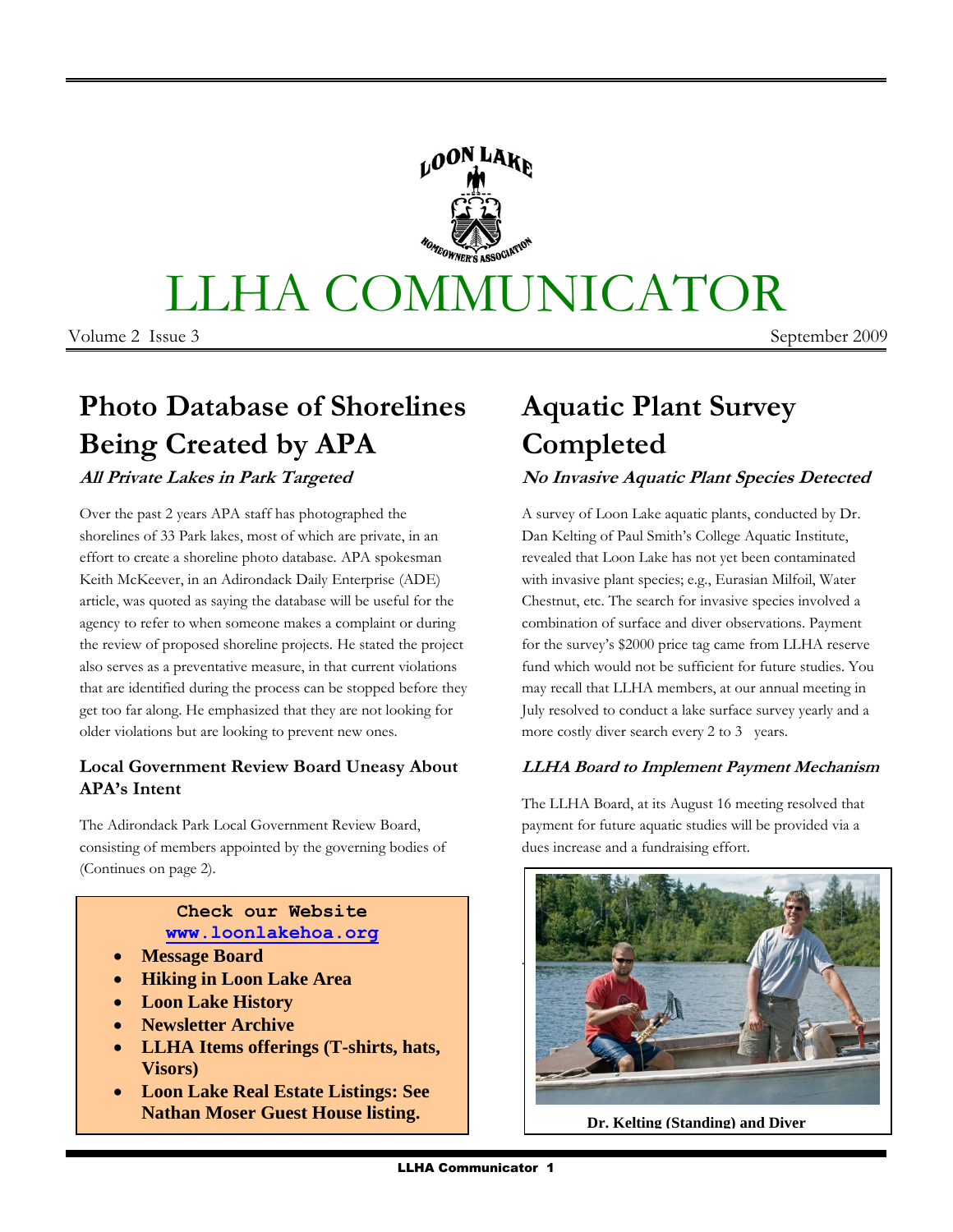#### **Local Government Review Board (continued from page 1 )**

the twelve counties, wholly or partly in the Adirondack Park, is devoted to insuring that the interests of the people of the Adirondack Park and their local governments are protected as the Adirondack Park Agency carries out its duties set forth in the Adirondack Park Agency Act.. Recently, the ADE reported that local Government Review Board Executive Director Fred Monroe doubts that the intent of the database is not for use in enforcement cases as the APA has claimed..

# **Town of Franklin News**

.

## **Resolution to Issue \$532,000 for Garage Repair Rescinded**

- Town garage improvements was rejected by tax payers in After a Town of Franklin \$800,000 bond proposal for the April via a permissive referendum, the Town Board passed another bond proposal for \$532,000 in July; however, the Board recently rescinded it because they anticipated another defeat of the Bond proposal..

At the special Town Board meeting in July, Supervisor Mary Ellen Keith had noted that if the voters rejected the reduced \$532,000 bond, the Town would still proceed with repairs but the cost would be included in the 2010 budget. However, Councilman Walt Kretser, at the Town's regular Board meeting on August 12, expressed a different course of action to finance the repairs. He said that they will make budget cuts elsewhere and also may have to cut back on employees.

## **Proposed Subdivision Law Not Subject to Permissive Referendum**

Regarding the opposition to the passage of the Town's proposed subdivision law, Town Attorney James Maher reported to the Town Board that, in his opinion, the adoption of this law is not subject to a permissive referendum as those who petitioned against it had hoped. He stated that his legal findings were backed up by the State Comptroller's office.

Although a public hearing on this matter was held in June, at a special meeting on August 26 the Board reviewed subdivision matters and provided further public input. Timothy Smith, Esq., special counsel to the Town on the proposed subdivision law outlined the process necessary to adopt this law and the appointment of 5 member planning Board. It appears that the law will be adopted and Planning Board appointed in the near future.

# **"Unfair-Weather" Friends**

Do you remember the jingle "Rain rain go away, come back some other day" – that was the chant of the LLHA Picnic Committee Sunday morning of August 2, the day scheduled for the LLHA annual picnic. The rain did go away, but not until the picnic was over.

# **True Grit**

Rain gear - clad Loon Lakers, huddled under tents and umbrellas, and undaunted by pouring rain, enjoyed traditional Don Pearson hot dogs and an array of pot-luck dishes, deserts, and each other's company. It was not a day of infamy but one that will be fondly remembered.



Thanks to the picnic committee for their efforts and to Joann Gerrish and Greg Bechard for the loan of and their assembling the tents that saved the day.

# **Town Assessor Guest Speaker at Annual Meeting**

Having accepted an invitation to speak at our annual meeting, Town Assessor Doug Tichenor graciously took precious time from his weekend to give us an informative account of the property tax assessment timeline. He said he is required to produce "equitable assessment rolls" based on market value as of March 1 in each year, and a tentative assessment roll as of May 1. After the review process, there is a final assessment roll for July 1 that is used by the school board for school tax bills sent out as of Sept. 1 (The Town bills are sent later). There is to be a new roll each year, but there has not been a new one since 2003. His new roll based on current data, which was completed for Loon Lake this summer, will be sent out March 1, 2010.

# **Budget and Tax Rate**

Mr. Tichenor pointed out that budgets influence the tax rate. If the assessments go up and the budget is not increased, the tax rate will go down. However, that may not be the case.; i.e., if assessments increase and budgets increase, (Continue on page 3)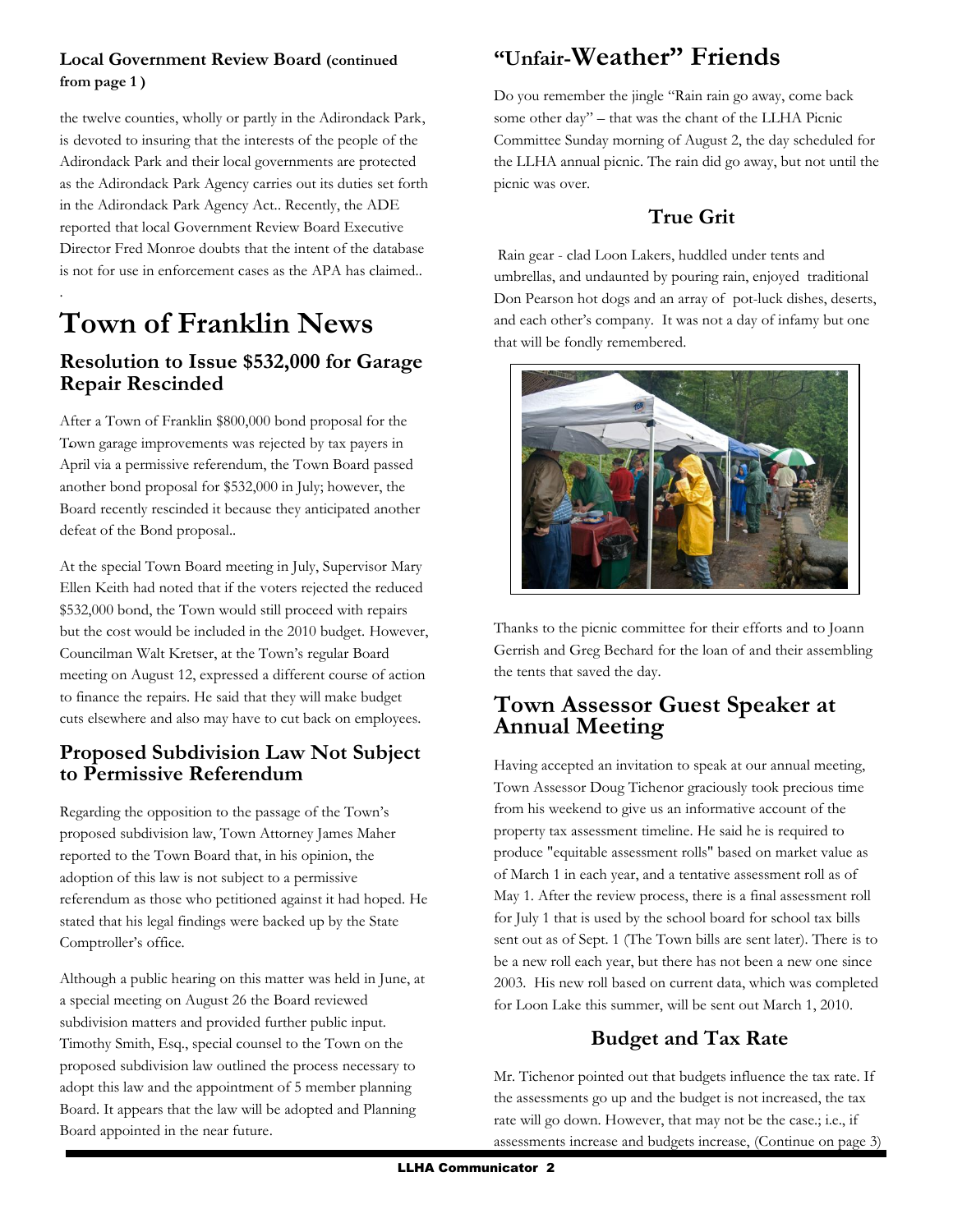# **Local History Remembered**

By Wendy Ungar

You look out the train window and all you see are trees, trees, trees. On the distant horizon you can trace the gentle silhouette of the mountains. The whistle blows as you pull into the station. The sign reads "INMAN." You have arrived! You disembark, the bellman pulls down your three steamer trunks and loads them onto the waiting stagecoach – you are ready for your summer at Loon Lake House. The air feels cold, too cold for this soft July evening in 1902, but you are nevertheless thrilled to be here and can't wait to swim and hike and paddle and explore the spectacular Adirondack Mountains.

Such was the feeling stirred up by the Town of Franklin Memories Day held in Vermontville on August 19. With placards of photos not only of Loon Lake House, but of the Inman station, the Inman Inn, the mail train and many others such as the Merrills family tree, one could easily imagine life in Loon Lake at the turn of the twentieth century.

*Editor's Note:* Wendy Ungar has volunteered to scan old Loon Lake photos and articles and reproduce them electronically. You can contact her at

[wendy.ungar@utoronto.ca.](mailto:wendy.ungar@utoronto.ca). Also, See the HOA web site for the new additions to the Loon Lake History page: [www.loonlakehoa.org](http://www.loonlakehoa.org/) 

# **Loon Lake History Committee**

The LLHA Board appointed LLHA Board member Joe Lemay Chairman of the LLHA History Committee at its meeting on August 16. Joe is writing a book about Loon Lake history and agreed to share his knowledge and that of others, of Loon Lake history at a "Loon Lake History Night" presentation next summer..

## **Petition to Fix Route 26**

Paul Beyette of Loon Lake, assisted by John Cogswell and others from Loon Lake, has circulated a petition asking the County Highway Department to repair and better maintain Route 26. The combined hazards of eroded shoulders and many potholes make for unsafe driving conditions. The road is used by residents and those who commute to work in Malone and other local areas. It is anticipated that it will get even more use now that recreational easements that are around the road have public access. Furthermore, it is conceivable that further neglect could render the road impassible, leaving Loon Lakers without an exit route if access to route 3 from Route 26 is blocked.

Beyette has contacted County Highway Committee Legislators to schedule a meeting with them to discuss this pressing issue.

(Continued from page 2)

then one can expect the tax rate to increase and consequently, taxes increases.

There is also a Town Review Board before which one can appear and make representations. Certain exemptions are also available (e.g. seniors). People who have questions can contact him (518-891-0436) regarding the 2010 assessment. Web address for him is  $\frac{dmt(\partial_{\text{nor}}thetast.org)}{dt}$ . Tichenor generously answered many questions, and was thanked by Pagano and members applauded.



# **Talk About Loons**

If you ever wondered about whether loons are monogamous, where they go when they leave Loon Lake, what their various calls mean, where and when they nest, how long they live, what their various behaviors indicate, what they mean to the environment, etc., and you attended the Loon Talk at the Jewish center the evening of July 15 at the Loon Lake Jewish Center; your curiosity was satisfied.

Dr. Nina Schock of the BRI's Adirondack Center for Loon Conservation, assisted by Amanda Marino, presented a slide show which was interesting and informative and left one with a better understanding of loons and their relationship with humans and the environment.